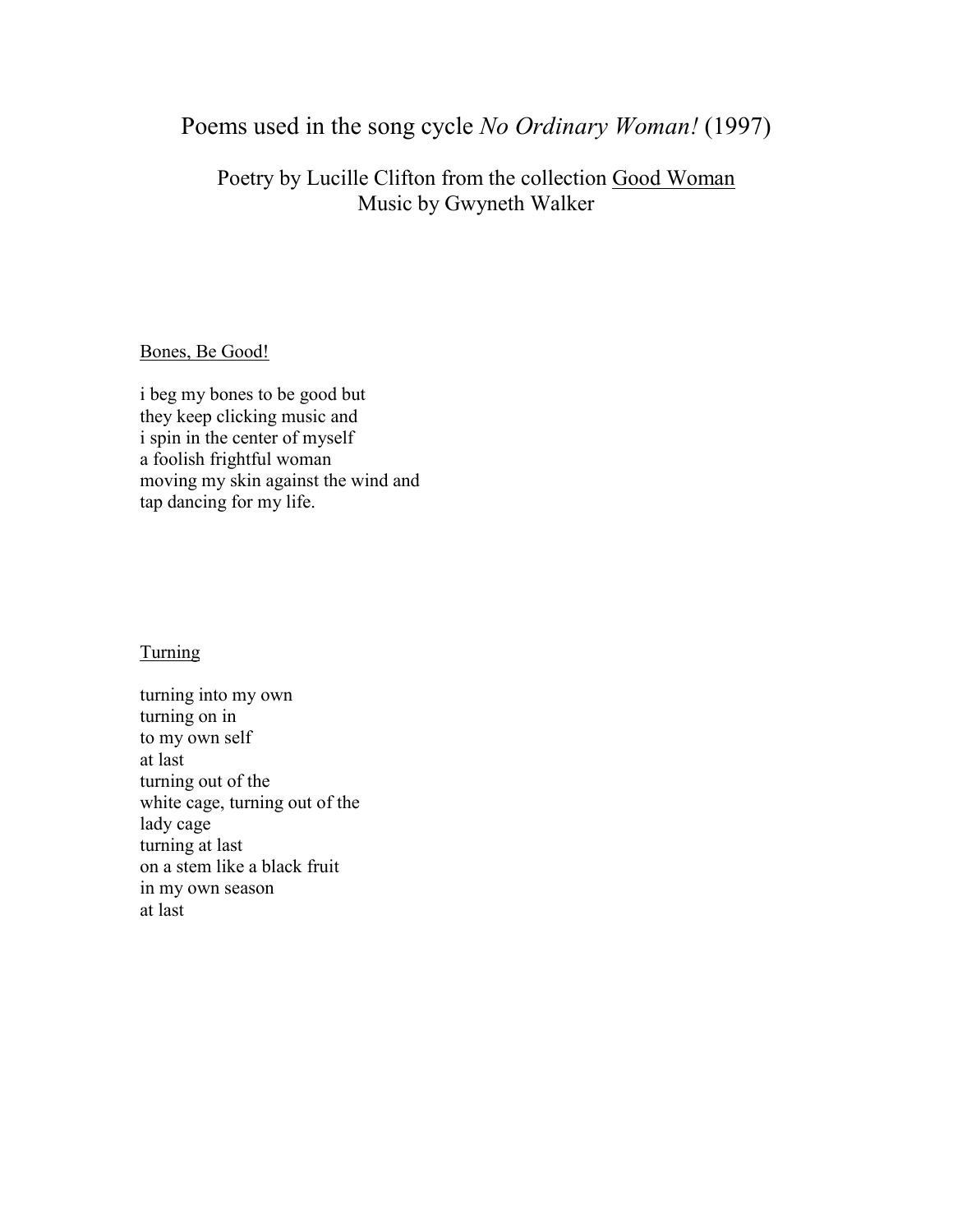#### Homage to My Hips

these hips are big hips they need space to move around in. they don't fit into little petty places. These hips are free hips. they don't like to be held back. these hips have never been enslaved, they go where they want to go they do what they want to do. these hips are mighty hips. these hips are magic hips. i have known them to to put a spell on a man and spin him like a top!

#### Homage to My Hair

when I feel her jump up and dance i hear the music! my God i'm talking about my nappy hair! she is a challenge to your hand black man, she is as tasty on your tongue as good greens black man, she can touch your mind with her electric fingers and the grayer she do get, good God, the blacker she do be!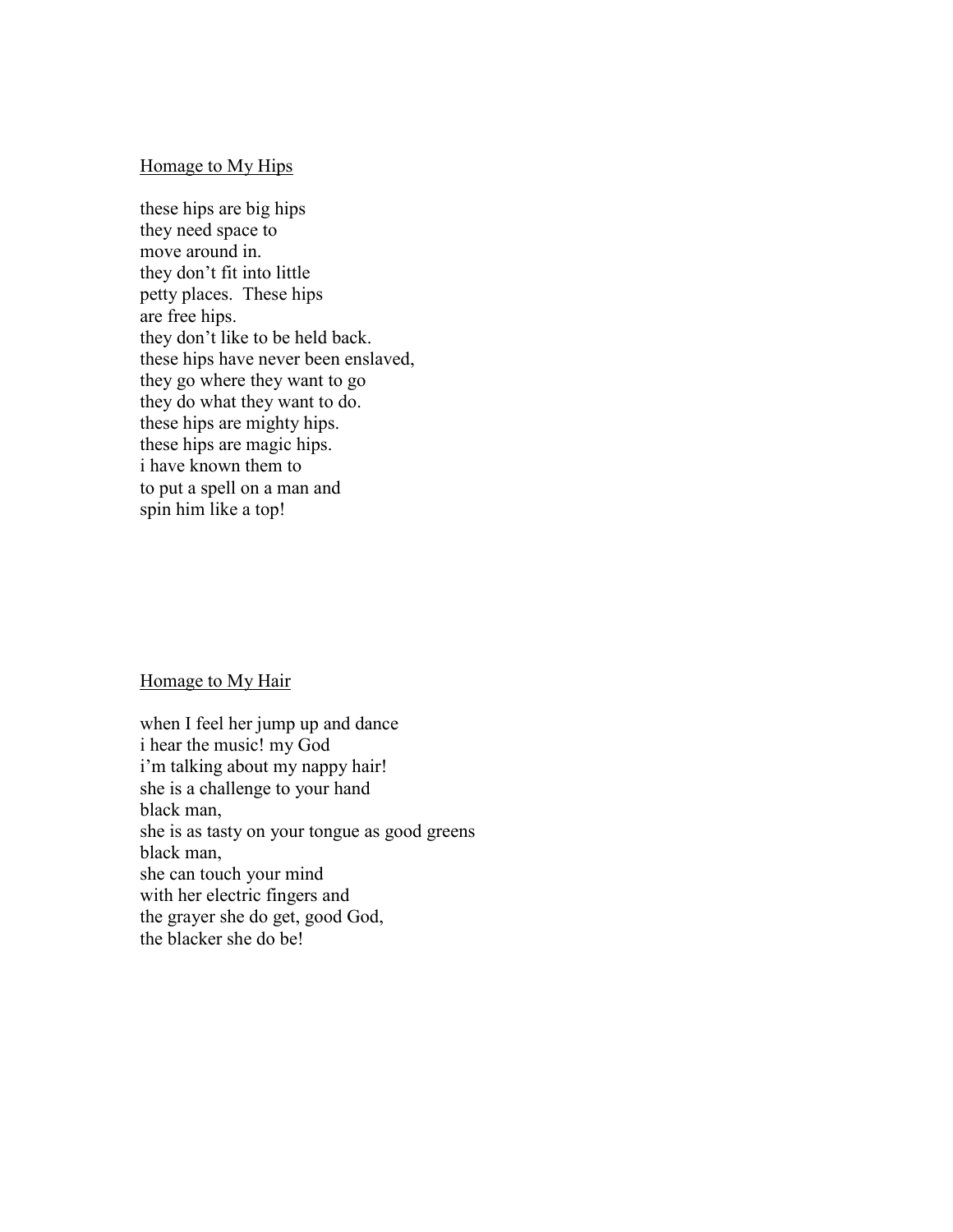#### The Thirty-Eighth Year

the thirty eigth year of my life, plain as bread round as a cake an ordinary woman.

an ordinary woman.

i had expected to be smaller than this, more beautiful, wiser in afrikan ways, more confident, i had expected more than this.

i will be forty soon. my mother once was forty.

my mother died at forty four, a woman of sad countenance leaving behind a girl awkward as a stork. my mother was thick, her hair was a jungle and she was very wise and beautiful and sad.

i have dreamed dreams for you mama more than once. i have wrapped me in your skin and made you live again

more than once. i have taken the bones you hardened and built daughters and they blossom and promise fruit like afrikan trees. i am a woman now. an ordinary woman.